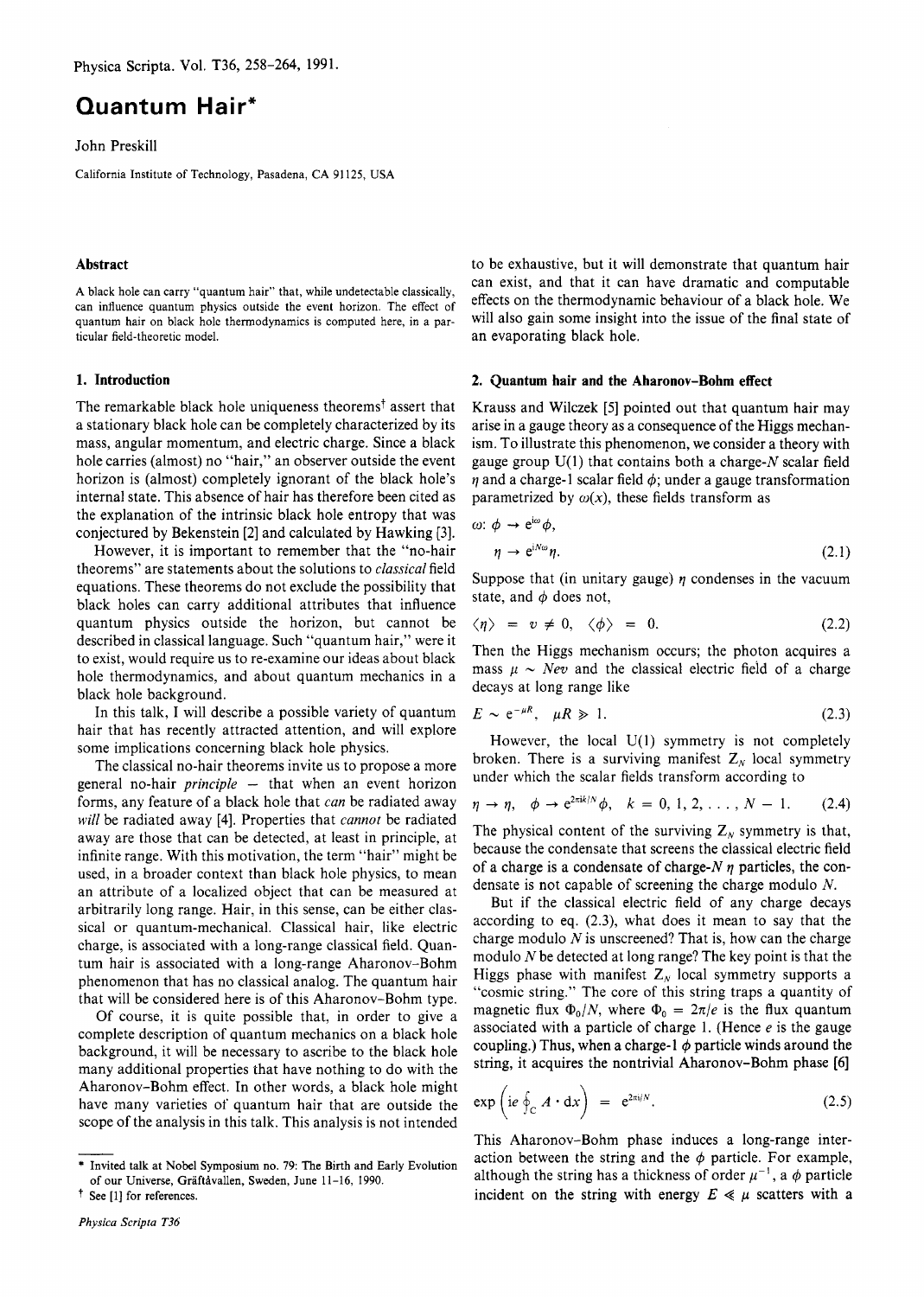cross-section that is independent of the string thickness *[6,* **71.**  Similarly, a closed loop of string that winds around an object with nonzero  $Z_N$  charge acquires a nontrivial Aharonov-Bohm phase, and so the charge scatters an incident string loop.

Even though the photon has acquired a mass due to the Higgs mechanism, and classical electric fields are screened, the Aharonov-Bohm interaction is of infinite range. This interaction enables us, in principle, to measure the  $Z_N$  charge of an object while maintaining an arbitrarily large separation from the object. Thus,  $Z_N$  charge is a type of quantum hair [5].

That such infinite-range phenomena can occur in the Higgs phase, even though there is a mass gap, has a number of interesting consequences. For one, the existence (or not) of a long-range Aharonov-Bohm interaction provides a criterion for distinguishing different phases of a gauge theory - in the model just described, we have seen that two different Higgs phases, with manifest and spontaneously broken  $Z_N$ symmetry, can be distinguished in this manner. This observation is readily generalized to other models [8].

Furthermore, fascinating new phenomena occur in models such that the unbroken gauge symmetry in the Higgs phase is nonabelian. There can be infinite-range processes in which charges are transferred between point particles and string loops, by means of the nonabelian Aharonov-Bohm effect  $[8, 9].$ 

But our main interest here is in the implications of  $Z_N$ quantum hair for black hole physics, to which we now turn.

# **3. The no-hair theorem and the Higgs mechanism**

In a  $U(1)$  gauge theory in the Coulomb phase (in which the photon is massless), an electrically charged particle has an infinite-range electric field. Gauss's law ensures that his longrange electric field cannot be extinguished when the particle disappears behind the event horizon of a black hole. Thus we learn that a black hole must be able to carry electric charge; electric charge is a type of classical hair.

Now suppose that the Higgs mechanism occurs, so that the photon acquires a mass  $\mu$ . The electric field of a charge decays at long range like  $E \sim e^{-\mu R}$ , where *R* is the distance from the charge. But if a charged particle drops into a black hole, the event horizon refuses to support a static electric field, and the exponentially decaying long-range field cannot survive [10]. The no-hair principle ("whatever can be radiated *is* radiated") requires the electric **flux** to leak away from the horizon, either by propagating through the horizon or by escaping to infinity. If the photon Compton wavelength  $\mu^{-1}$  is much larger than the black hole radius  $R<sub>BH</sub>$ , then the characteristic time scale (in terms of Schwarzschild time *t)* for this leakage process is of order  $\mu^{-1}$ .\* The analysis leading to the above conclusion is purely classical, and it is not affected if the Higgs mechanism leaves unbroken a local  $Z<sub>N</sub>$  symmetry. Once the photon acquires a mass, regardless of any surviving manifest discrete symmetry, a stationary black hole that is nonsingular at the event horizon must have a *vanishing* classical electric field outside the horizon.

But this classical analysis cannot exclude the possibility that a black hole may carry quantum hair. Indeed, we know

It is essential to recognize that the Aharonov-Bohm interaction remains undiminished even as the classical electric field decays. This is already evident when we note that the phase acquired by a loop of string that winds around a  $Z<sub>N</sub>$  charge is nontrivial when the trajectory of the string stays arbitrarily far from the charge, even though the electric field encountered by the string is exponentially small. Likewise, the phase acquired by a loop of string a fixed distance from a charge persists even after the charge crosses the black hole horizon, and the electric field leaks away.

Aside from the  $Z_N$  quantum hair described here, another exotic type of black hole hair has attracted attention recently - axionic hair [11]. Rather than digress here on this topic, I have relegated a comparison of  $Z_N$  hair and axionic hair to an appendix.

# **4. Challenges posed by black hole radiance**

Having established that a black hole can carry a conserved  $Z_N$ charge, even though no massless gauge field couples to the charge, we now wish to consider how the  $Z_N$  charge influences the Hawking radiation emitted by the black hole. Our hope is that some of the mysterious aspects of black hole radiance can be illuminated by this investigation.

Specifically, the semiclassical theory of black hole radiance developed by Hawking **[3]** raises (at least) three fundamental issues, none of which can be satisfactorily addressed within the context of the leading semiclassical approximation. These issues, enumerated below, are all closely related but are logically distinct.

# 4.1. *The loss of quantum coherence*

In Hawking's semiclassical theory, the radiation emitted by an evaporating black hole is described by a density matrix that is exactly thermal [12]. Since the outgoing radiation is in a mixed state, one might argue (as Hawking [I31 does) that scattering of quanta off a black hole cannot be described in the usual S-matrix language  $-$  an incoming pure state can evolve into an outgoing mixed state. Similarly, a black hole that forms from collapse in a state that is initially pure will eventually evaporate and yield a mixed final state. A black hole, then, appears to provide a means of destroying quantum-mechanical phase information. If so, quantum mechanics as currently formulated is not applicable to processes involving black holes, and must be replaced by some more general formalism.

This remarkable suggestion is much too radical to be accepted lightly; we are obligated to subject it to the closest scrutiny. In particular, the argument for a loss of quantum coherence presumes that the thermal character of the outgoing density matrix computed by Hawking is an intrinsic property of the final state, and not a mere artifact of the approximations that are made in the leading semiclassical

that a particle with nonzero  $Z_N$  charge (electric charge modulo *N)* has an infinite-range Aharonov-Bohm interaction with a cosmic string. This long-range interaction cannot be extinguished when the particle disappears behind the event horizon of a black hole. Thus we learn that a black hole must be able to carry  $Z_N$  charge;<sup>†</sup>  $Z_N$  charge is a type of quantum hair.

<sup>\*</sup> I thank Kip Thorne for a helpful discussion about this. **As** Krauss and Wilczek *[5]* noted.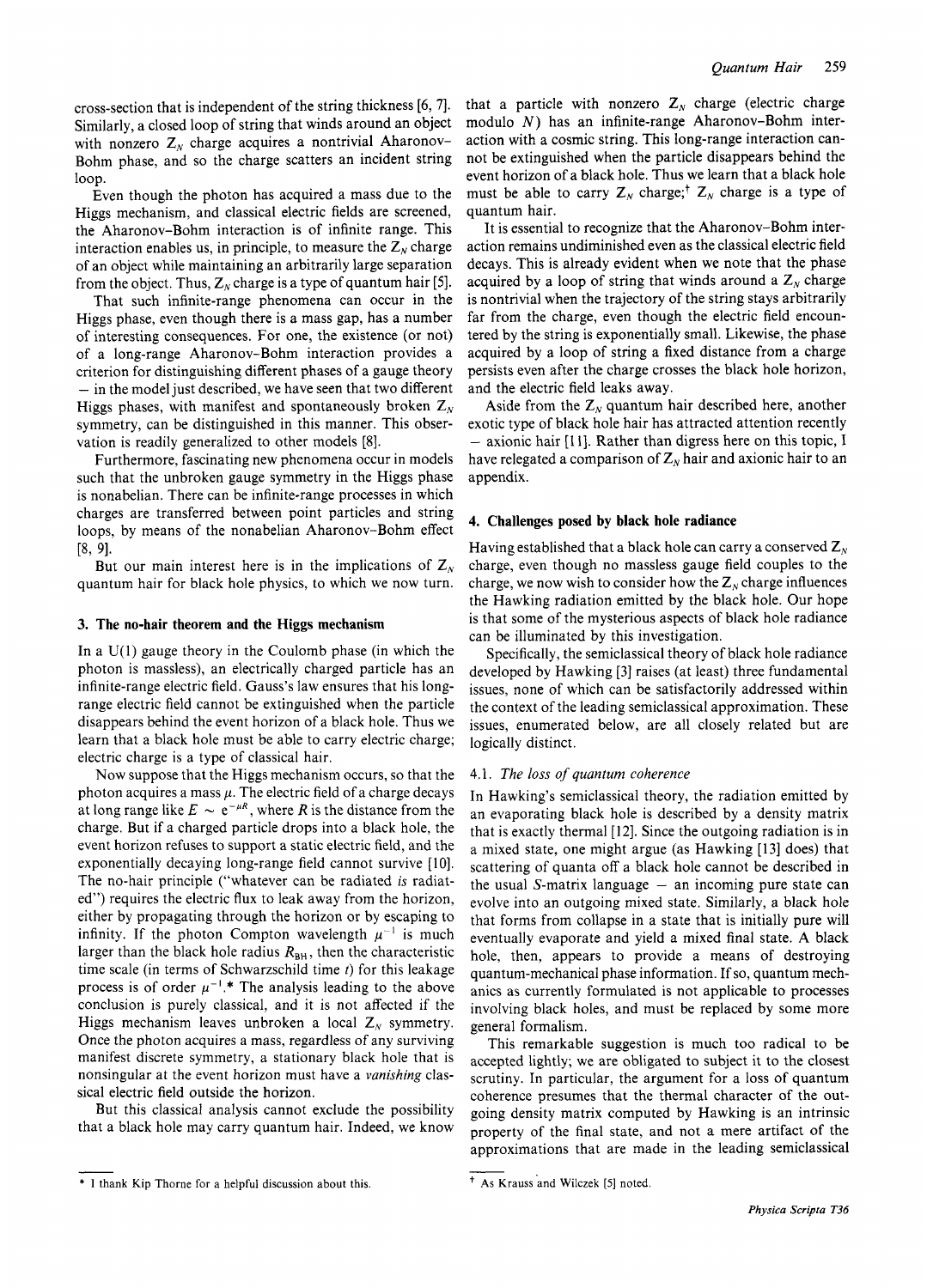theory. The calculations performed to date do not, I think, exclude the possibility that the outgoing radiation, when examined with sufficient care, actually carries all of the complex phase information contained in the initial state from which the black hole formed. But if quantum coherence is indeed preserved in black hole processes, it seems to be necessary for black holes to be able to carry non-classical varieties of hair.' Only then is it reasonable to claim that the radiation emitted early on leaves an imprint on the black hole that can influence the radiation emitted later, thus establishing quantum-mechanical correlations between radiation emitted at different times.

# **4.2.** *The origin of black hole entropy*

A remarkable consequence of Hawking's semiclassical theory of black hole radiance is that a black hole has an enormous intrinsic entropy (as Bekenstein [2] had anticipated). Efforts to attach a sensible physical interpretation to this entropy have been partially successful, $\dagger$  but I think that the ultimate origin of the black hole entropy remains quite obscure. In general, the statistical-mechanical entropy of a system arises because the system has access to many microscopic internal states as it undergoes thermal fluctuations. Unless black holes are fundamentally different than other systems, then, it should be possible to relate the black hole entropy to a large number of accessible black hole microstates. Because a classical black hole has no hair, the intrinsic entropy suggests that a black hole has many non-classical degrees of freedom.

The black hole entropy, then, like the apparent loss of quantum coherence, hints at the existence of "quantum hair" on black holes. It does not seem likely that all of the entropy

$$
S_{\rm BH} = \frac{1}{4} A_{\rm BH}, \tag{4.1}
$$

where  $A_{BH}$  is the area of the event horizon in Planck units, can be attributed to hair of the Aharonov-Bohm type that we will consider here. Rather, eq. (4.1) tempts one to conjecture that the quantum-mechanical internal state of a black hole can be described in terms of a membrane stretched over the horizon that is approximately one Planck length deep and is characterized by about one bit of information per Planck volume. Such a picture has been advocated by 't Hooft [14].

# 4.3. The final state

An evaporating black hole loses mass. Eventually, as the mass approaches the Planck mass  $M_{P}$ , Hawking's semiclassical theory breaks down, for quantum fluctuations in the background geometry can no longer be neglected. At this point, we are unable to predict what will happen without a deeper understanding of quantum gravity than we currently possess.

The black hole may evaporate completely, leaving behind no trace other than the emitted radiation. It is also conceivable that the evaporation halts, leaving behind a stable black hole remnant. This remnant would be a new type of "elementary" particle, presumably with a mass comparable to  $M_{\rm P}$ . Whether a black hole evaporates completely may have important implications for quantum cosmology  $-$  Hawking

has argued that if a black hole can form and subsequently disappear, then we have strong evidence that fluctuations in the topology of spacetime must be included in quantum gravity [19].

The three issues outlined above are all of fundamental interest. They all also have in common that they cannot be adequately addressed within the leading semiclassical theory of black hole radiance, and so they provide us with powerful motivation for improving on that theory.

### **5. Black holes with**  $Z_N$  **quantum hair**

Our desire for a better grasp of black hole physics beyond the leading semiclassical approximation leads us back to the black hole with  $Z_N$  charge described in Section 3. The black hole with  $Z_{N}$  charge provides a model in which dramatic corrections to the leading semiclassical theory are expected. Furthermore, to a limited extent, these corrections can be studied in a systematic and well-controlled approximation.

To see that dramatic corrections should be expected, let us suppose that  $N \ge 1$ , so that it is possible for the  $Z_N$  charge *Q* to be a large number. Suppose further that the only elementary particles with nonzero  $Z_N$  charge have charge 1 and mass *m*, where *m* is small compared to the Planck mass  $M_{P}$ .

By assembling Q charge-1 particles, with  $N/2 > Q \ge 1$ , one can create a black hole with charge Q and mass  $M_{BH} \sim$ *Qm;* if *N* is sufficiently large, we can also arrange that  $M_{\text{BH}} \gg M_{\text{P}}$ , so that semiclassical theory can safely be applied to this black hole. The black hole then loses mass by radiating gravitons, say, but does not radiate away its  $Z_N$  charge. Eventually,  $M<sub>BH</sub>$  becomes less than, perhaps much less than, *Qm*, yet is still comfortably above  $M_{\text{P}}$ .

At this point, complete evaporation of the black hole to elementary quanta is no longer possible; it is *kinematically*  forbidden. The  $Z_N$  charge is exactly conserved, and there is no available decay channel with  $Z_N$  charge  $Q$  and a sufficiently small mass. Inevitably, then, the evaporation process must stop, leaving behind a stable remnant.<sup> $\ddagger$ </sup> We may regard the remnant as an exotic "nucleus," a highly relativistic bound state of Q elementary charged particles.

However, as noted in Section 3, the  $Z_N$  quantum hair has no effect whatsoever on the classical geometry of a stationary black hole. The leading semiclassical theory is just free quantum field theory on the background geometry of the black hole, and so it too is unaffected by the  $Z_N$  hair. Indeed, the  $Z_N$ hair has no effect to any finite order in the semiclassical expansion in *h.* To understand the mechanism by which the  $Z<sub>N</sub>$  hair inhibits the evaporation of a black hole, we must investigate physics that is non-perturbative in *h.* 

#### **6. A remnant stabilized by classical hair**

Before we continue the discussion about  $Z_N$  quantum hair, it will be enlightening to consider an example of a black hole remnant that is stabilized by *classical* hair - an electrically charged black hole.§ We can concoct a model in which the

<sup>\*</sup> This point has been especially stressed by 't Hooft [14]. See [15-171 for other critiques of the proposal in [13].

 $\dagger$  I am thinking in particular of the "thermal atmosphere" picture developed in [18].

 $\ddot{*}$  It is a logical possibility that the charge-Q object will be able to decay into black holes of lower charge and mass, but the existence of at least one species of exotic stable remnant is guaranteed.

**<sup>4</sup>** In the case where the photon is massless.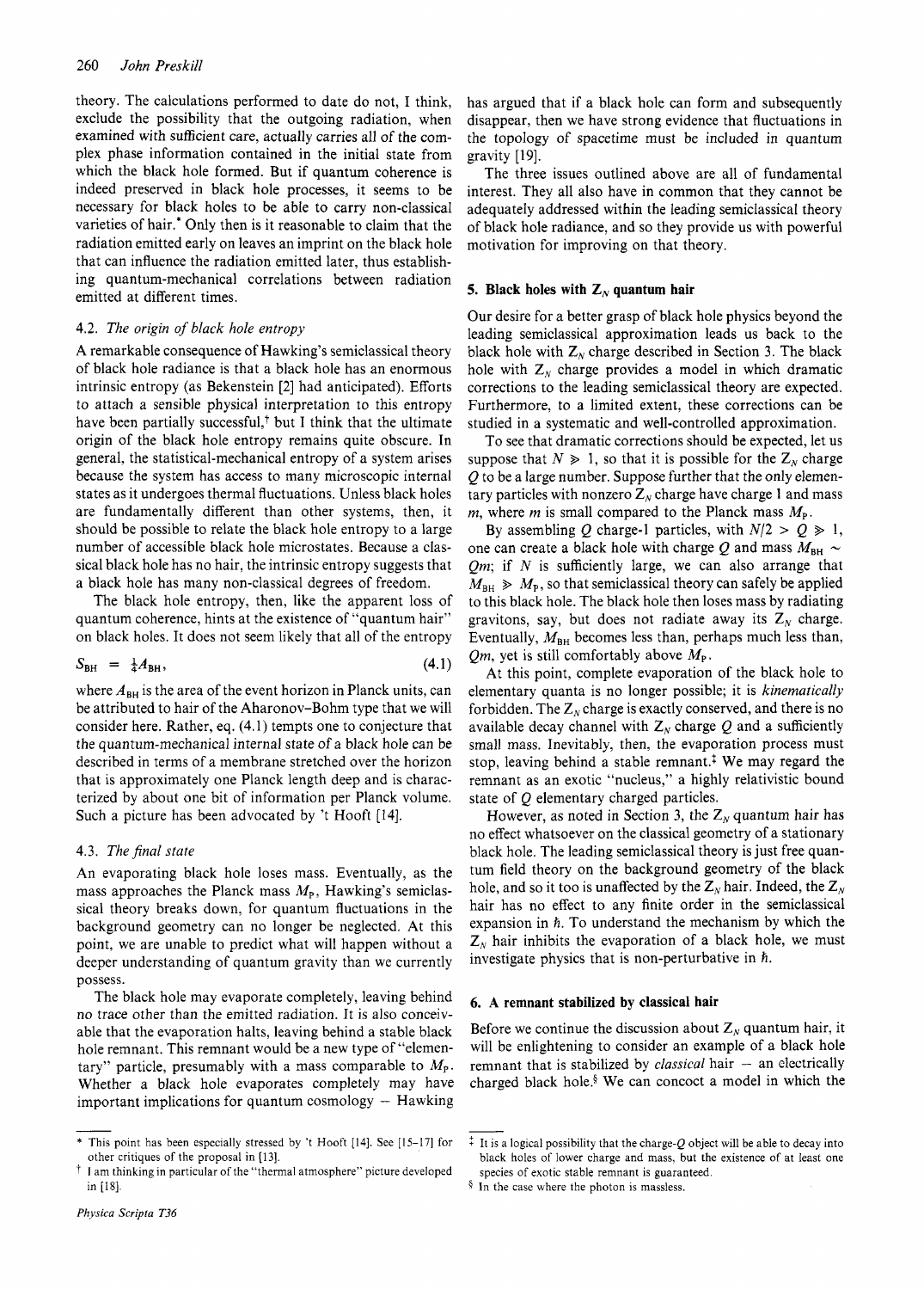complete evaporation of a charged black hole is kinematically forbidden. But when the hair is classical, the mechanism by which evaporation stops *can* be discussed in terms of familiar semiclassical theory.

In the Coulomb phase of electrodynamics, electric charge on a black hole has two effects, both of which can be described using classical language [20]. First, since the charged black hole has an electric field outside the horizon, and the electric field carries stress-energy, the electric charge modifies the black hole geometry. Specifically, if two black holes have the same mass, the one with more charge has a smaller surface gravity  $\kappa$ , and so a smaller Hawking temperature  $T_{BH} = \kappa/2\pi$ . Second, a charged black hole has a nonzero electrostatic potential at the event horizon; if the black hole is positively charged, say, then more work is required to carry a positive charge than a negative charge from spatial infinity to the horizon. In black hole thermodynamics, the electrostatic potential plays the role of a chemical potential. A positively charged black hole cannot be in equilibrium with a neutral plasma, because it prefers to emit positive charge and to absorb negative charge.

As a charged black hole evaporates, it loses mass. If we suppose that its charge *Qe* remains fixed as it evaporates,<sup>\*</sup> then the charge to mass ratio  $Qe/M_{BH}$  steadily increases. This ratio asymptotically approaches the critical value 1 (in Planck units), at which the surface gravity  $\kappa$  and Hawking temperature  $T<sub>BH</sub>$  vanish.<sup>†</sup> Heuristically, a black hole of given mass  $M_{BH}$  has a maximal charge because, when the Coulomb energy of order  $(Qe)^2/R_{BH}$  stored in the electric field outside the horizon becomes comparable to  $M_{BH}$ , there is no mass left over at the center to support the horizon. (In fact, as the charge to mass ratio increases toward one, the Cauchy horizon interior to the event horizon asymptotically approaches the event horizon. In this instance, then, the cosmic censorship hypothesis [21] can be identified with the third law of thermodynamics. A third law of black hole dynamics has been proved, under suitable assumptions, by Israel [22]).

We see that the Hawking evaporation process ceases to operate for a maximally charged black hole. Nevertheless, in the real world, a maximally charged black hole would continue to radiate both charge and mass [20]. The reason is that the electrostatic potential energy

$$
U = eM_{\rm P} \tag{6.1}
$$

of a positron at the horizon of a positive critically charged black hole is enormous compared to the electron mass. Hence, dielectric breakdown of the vacuum occurs outside the horizon. It is energetically favourable to produce an  $e^+e^$ pair, allowing the electron to be absorbed by the black hole while the positron is ejected to infinity with an ultrarelativistic velocity. The black hole would discharge rapidly.

But since our interest here is in matters of principle, we are free to contemplate a fictitious world with

$$
Gm^2 > e^2 \tag{6.2}
$$

where  $m$ ,  $e$  are the electron mass and charge.<sup> $\ddagger$ </sup> In this world,

the electrostatic interaction between two electrons is weaker than the gravitational interaction. And the electrostatic potential energy of an electron at the horizon of a maximally charged black hole is less than *m,* so that dielectric breakdown of the vacuum cannot occur. The maximally charged black hole in this model with  $M_{\text{BH}} = eQ M_{\text{P}}$  is lighter than Q electrons, and so its decay to elementary quanta is kinematically forbidden.

The only decay channel potentially available to the maximally charged black hole is a state containing black holes of lower mass and charge. At the classical level, all maximally charged black holes have the same charge to mass ratio, so that such decay modes would be just marginally allowed. However, at least when the black hole radius  $R_{BH}$  is much smaller than the electron Compton wavelength  $m^{-1}$ , I expect that renormalization effects (particularly charge renormalization) cause the charge to mass ratio of the maximally charged black hole to *increase* with increasing  $M_{BH}$ <sup>§</sup> Thus, the particle spectrum of the model should contain a whole tower of stable black hole "solitons" of increasing charge.

It could be quite illuminating to consider in detail the quantum mechanics of scattering processes involving these solitons. On the one hand, it may be feasible, using standard methods of soliton quantization, to construct, order by order in an expansion in  $h$ , an S-matrix for these processes.<sup>1</sup> On the other hand, if, as Hawking insists, such processes inevitably involve a loss of quantum-mechanical phase information, then no such S-matrix has a right to exist.

# **7. A world-sheet instanton**

In the model just considered, the complete evaporation of a black hole can be kinematically forbidden, if the electric charge on the black hole is large enough, and we were able to understand using semiclassical reasoning why the evaporation of a charged black hole eventually stops. In the model described in Section 5, the complete evaporation of a black hole can be kinematically forbidden, if the  $Z_N$  charge on the black hole is large enough. Yet, to any finite order in the expansion in  $\hbar$ , the  $Z_N$  charge has no effect on the evaporation process. Small fluctuations of the quantum fields on the black hole background are completely insensitive to the  $Z_N$  charge.

The only readily identifiable quantum fluctuations that *do*  depend on the value of the  $Z_N$  charge are virtual cosmic strings that wind around the event horizon of the black hole; a string that winds k times around an object with  $Z_N$  charge Q acquires the Aharonov-Bohm phase  $\exp(2\pi i kQ/N)$ . We need a better grasp of the physics of the cloud of virtual strings surrounding a black hole, if we hope to understand the effect of  $Z_N$  quantum hair on black hole radiance.

In fact, the effects of interest, which are nonperturbative in  $\hbar$ , can be incorporated into a systematic small- $\hbar$  approximation. The analysis is done most conveniently using Euclidean path integral methods. And since we are studying quantum field theory on the Schwarzschild background, the *h*, can be incorporated into a systematic small-*h* approximation. The analysis is done most conveniently using Euclidean path integral methods. And since we are studying quantum field theory on the Schwarzschild backgro

<sup>\*</sup> Loss of charge is negligible if all elementary charged particles are **suf**ficiently heavy; see below.

We assume, for simplicity, that the angular momentum  $J_{\text{BH}}$  is zero.

 $\ddagger$  It is conceivable that such an inequality applies, even in the real world, to the mass and charge of a *magnetic monopole.* 

the distance scale  $R_{BH}$ , that enters into the relation  $eQ = M$  satisfied by a black hole with  $T_{BH} = 0$ . The renormalized charge, as measured far away, is partially screened by vacuum polarization, and this charge screening becomes less effective as  $R_{BH}$  increases.

This point was emphasized to be by David Gross.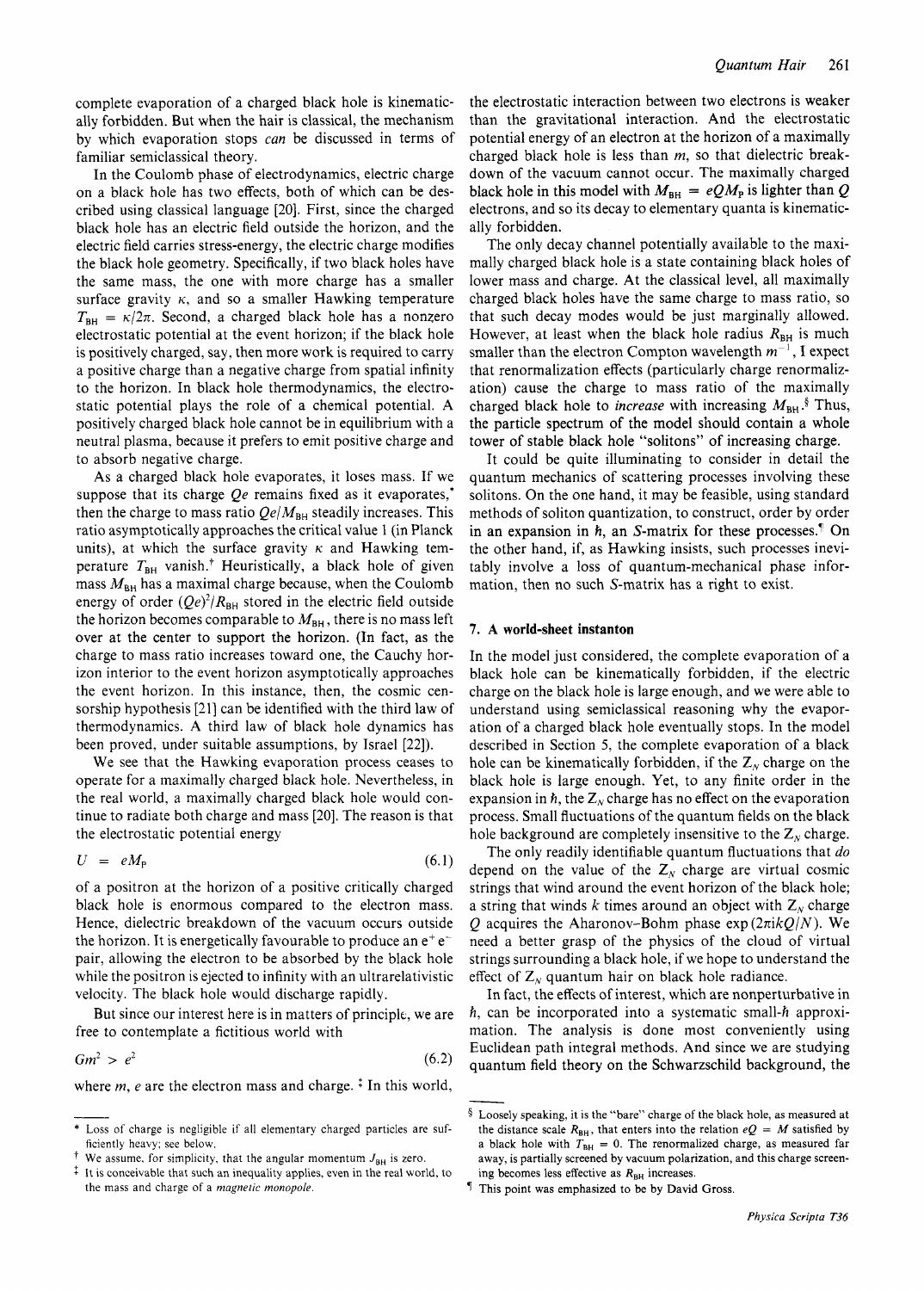appropriate arena is the Euclidean section of the Schwarzschild geometry [23].

The Euclidean section of the Schwarzschild geometry has the topology of  $\mathbb{R}^2 \times \mathbb{S}^2$ . The plane  $\mathbb{R}^2$  is parametrized by the Schwarzchild radial coordinate *r* and the Euclidean Schwarzschild time coordinate  $\tau$ . These turn out to be polar coordinates for the plane;  $\tau$  is actually an angular variable, periodic with period  $\beta$ , where  $\beta^{-1} = T_{BH}$  is the Hawking temperature. Indeed, this periodicity in Euclidean time provides one (rather formal) way of understanding the origin of black hole radiance [24]. Sitting on top of each point in the plane is a two-sphere with radius *r.* The two-sphere with minimal radius  $r = R<sub>BH</sub> = 2M<sub>BH</sub>$  sits above the origin of the plane.

We can compute the free energy *F* of a black hole in equilibrium with a radiation bath by using the Euclidean path integral method [23]. If the charge of the black hole is not specified, then *F* is given by

$$
e^{-\beta F} = \int_{\beta} e^{-S_E/\hbar}, \qquad (7.1)
$$

where  $S<sub>E</sub>$  denotes the Euclidean action, and the path integral is restricted to geometries with topology  $\mathbb{R}^2 \times \mathbb{S}^2$  that are periodic in  $\tau$  with period  $\beta h$ . Hawking's black hole thermodynamics can be recovered in the limit  $h \rightarrow 0$  by expanding  $S<sub>E</sub>$  about its saddle point, the Euclidean Schwarzschild solution.

If, however, we wish to compute the free energy  $F(\beta, Q)$  in the charge-Q sector of a theory with manifest  $Z_N$  local symmetry, then the field configurations fall into distinct sectors that must be weighted by different phases. This is easiest to understand in the "thin-string'' limit; that is, when the natural width  $\mu^{-1}$  of the string is negligible compared to the size  $R_{BH}$  of the black hole. So, to begin with, let us consider this limit.

The path integral includes a sum over the world sheet of a (thin) cosmic string. But on a background with  $\mathbb{R}^2 \times \mathbb{S}^2$ topology the world sheets are classified by a winding number *k* that specifies how many times the world sheet is wrapped around the two-sphere. Dependence of *F* on the charge Q arises because a world sheet with winding number *k* is weighted in the path integral by the Aharonov-Bohm phase  $\exp(2\pi i kQ/N)$ .<sup>\*</sup> The action of the string is just the string tension  $T_{\text{string}}$  times the area of the world sheet. So it is evident that, among the  $k = 1$  configurations, the one of lowest action is such that the world sheet is stretched around the two-sphere with the minimal radius  $R_{BH}$ . This configuration is the "world-sheet instanton" that dominates the Q-dependence of the free energy in the limit  $h \to 0$ .

The presence of the string world sheet perturbs the background geometry, but this effect is small if the tension  $T_{\text{string}}$ is small in Planck units. So the string world sheet increases the action by

$$
S_{\text{string}} = A_{\text{BH}} T_{\text{string}} = 4\pi R_{\text{BH}}^2 T_{\text{string}}, \qquad (7.2)
$$

and the one-instanton contribution to the partition function is of the form

and the one-instanton contribution to the partition function  
is of the form  

$$
(e^{-\beta F(\beta,Q)})_{\text{one-instanton}} \sim e^{-S_{\text{Schwarzschild}}/\hbar} e^{2\pi i Q/N} \exp[-A_{\text{BH}} T_{\text{string}}/\hbar],
$$
  
(7.3)  
  
\* Formally, this phase is introduced into the path integral in order to project  
the sum of the part of the part-  
ble.

*Physica Scripta T36* 

where  $S_{\text{Schwarzschild}}$  is the gravitational action of the Euclidean Schwarzschild geometry. This contribution is suppressed compared to the leading, Q-independent, term

$$
(e^{-\beta F(\beta,Q)})_{zero\text{-instanton}} \sim e^{-S_{\text{Schwarzschild}}/h} \tag{7.4}
$$

by a factor that is exponentially small when  $h \to 0$ , or when the surface area of the black hole is large compared to the inverse string tension.

By summing the contributions from one instanton and one anti-instanton, we find

$$
\beta F(\beta, Q) - \beta F(\beta, Q = 0) \sim [1 - \cos(2\pi Q/N)] e^{-A_{\text{BH}} T_{\text{string}}/h}.
$$
\n(7.5)

This expression is independent of the volume of the radiation bath surrounding the black hole, and so should be regarded as a contribution to the intrinsic free energy of the black hole. From the thermodynamic identity

$$
M(\beta, Q) = \frac{\partial}{\partial \beta} [\beta F(\beta, Q)], \qquad (7.6)
$$

we may extract the leading dependence on  $Q$  of the black hole temperature,

$$
\beta(M_{\text{BH}}, Q) - \beta(M_{\text{BH}}, Q = 0)
$$
  
~ [1 - \cos (2\pi Q/N)]e<sup>-16\pi M\_{\text{BH}}^2 T\_{\text{string}}. (7.7)</sup>

Given two black holes with the same mass, the one with larger  $Z_N$  charge is cooler. Quantum hair inhibits the emission of Hawking radiation, in a computable manner.

The Q-dependence of the temperature in eq. (7.7) is very weak in the thin-string limit,  $A_{BH}T_{string} \geq 1$ . But the Q-dependent contribution can be appreciable when

$$
M_{\rm BH} \sim T_{\rm string}^{-1/2} \tag{7.8}
$$

(in Planck units). If  $T_{\text{string}}$  is small in Planck units, then, the thermodynamic effects of quantum hair can become important while  $M_{BH}$  is still large in Planck units, so that it is reasonable to continue to neglect the effects of quantum gravity. In order to analyze the  $Q$ -dependence when the thin-string approximation is no longer valid, it is helpful to reformulate the topological classification of the matter field configurations in a more general way.

In this connection, we recall that the abelian Higgs model described in Section 2 contains instantons when it is formulated in flat *two-dimensional* spacetime. The instanton is just the magnetic vortex on  $\mathbb{R}^2$ , with magnetic flux  $2\pi/N_e$  trapped in its core. This instanton survives on a four-dimensional Euclidean background, if the background has the topology of  $\mathbb{R}^2 \times \mathbb{S}^2$ . In the thin-string limit, our world-sheet instanton may be re-interpreted as just such a vortex. The advantage of this interpretation is that the vortex-number classification of the field configurations can be extended to the regime in which the thin-string approximation no longer applies, and the action of the vortex is no longer large compared to h.

By extending the analysis beyond the domain of validity of the thin-string approximation, one can hope to attain a quantitative understanding of how  $Z_N$  quantum hair turns off the Hawking evaporation of the black hole. Work on this problem is in progress [25].

An important lesson to be learned from the discussion above is that the no-hair principle carries less force on the Euclidean section of the black hole geometry than on the

<sup>\*</sup> Formally, this phase is introduced into the path integral in order to project the sum over states, in the evaluation of the partition function  $tr(e^{-\beta H})$ , onto the states with charge *Q.*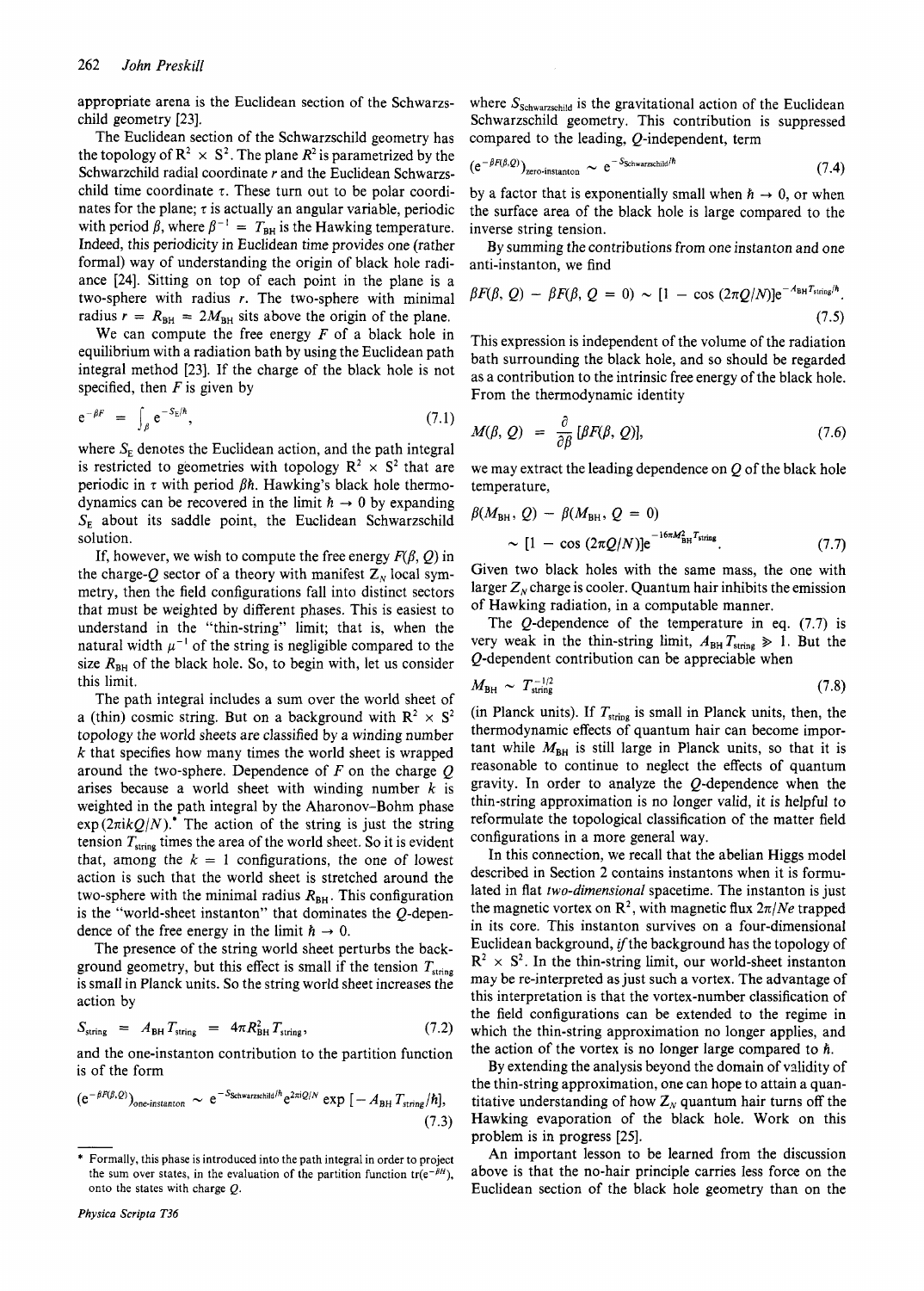Lorentzian section. The Lorentzian black hole cannot support a stationary electromagnetic field, if the photon mass  $\mu$ is nonvanishing. But the Euclidean section *can* support a vortex with nonzero flux. In the limit  $\mu \to 0$ , the flux of the vortex spreads out, and the Euclidean vortex solution smoothly approaches the Euclidean section of the electrically charged black hole. Thus, the  $\mu \to 0$  limit is much less singular on the Euclidean section than on the Lorentzian section. Correspondingly, the  $\mu \rightarrow 0$  limit is less singular in quantum physics than in classical physics.

# **8. Conclusions**

The main point of this talk has been to demonstrate that a black hole can have Aharonov-Bohm "quantum hair" that influences its thermodynamic behavior. We have seen that this is the case, at least in a particular field-theoretic model. The existence of quantum hair exposes the limitations of the no-hair principle in the quantum domain.

However, I have not directly addressed an important question - Do black holes in *Nature* have quantum hair?

I don't know. But it is appropriate to note, in this connection, that our current ideas about physics at very short distances (particularly superstring theory) suggest that fundamental physics is governed by an enormous group of local symmetries.<sup>\*</sup> Nearly all of these symmetries suffer spontaneous breakdown at or near the Planck scale. One is strongly tempted to speculate [5] that this symmetry breakdown gives rise to many varieties of quantum hair.<sup>+</sup>

Of course, even if quantum hair of the Aharanov-Bohm type does not exist in Nature, black holes may well carry quantum hair in a more general sense; that is, in order to give a complete quantum-mechanical description of processes involving black holes, it may be necessary to ascribe to the black hole many non-classical degrees of freedom. Quantum hair in this sense seems unavoidable if (contrary to Hawking's bold hypothesis) quantum coherence is actually maintained in processes involving black holes.

In any event, I expect that further investigation of models of quantum hair like that described in this talk will reward us with valuable insights into the quantum-mechanical behaviour of black holes, and hence into some of the deep mysteries of quantum gravity.

#### **Acknowledgements**

Scme of the work described here has been done in collaboration with Sidney Coleman and Frank Wilczek. I have also benefited from helpful discussions with Murray Gell-Mann, Jim Hughes, Lawrence Krauss, Malcolm Perry, **Alex** Ridgway, Patricia Schwarz, Andy Strominger, Kip Thome, and many of the participants at the 1990 Nobel Symposium, particularly David Gross, Alan Guth, Stephen Hawking, Valery Rubakov, and Gerard 't Hooft. This work supported in part by the **U.S.** Department of Energy under Contract NO. DEAC-03-8 1-ER40050.

# **Appendix: Quantum hair and axionic hair**

I described in Section 2 how quantum hair can arise if a nontrivial local discrete symmetry survives when the Higgs

mechanism occurs, and argued in Section 3 that a black hole can carry such quantum hair. In this appendix, I compare the black hole hair associated with a manifest local symmetry and another exotic type of black hole hair that has been proposed recently.

A theory in which a *global* U(l) symmetry is spontaneously broken contains an exactly massless Goldstone boson, the *axion,* and also a topological defect, the *axion string.* An axionic charge operator can be defined, and an object that carries this charge exhibits a nontrivial Aharonov-Bohm interaction with an axion string [27]. By means of this Aharonov-Bohm effect, axionic charge can in principle be detected at long range. $\frac{1}{x}$  Thus, axionic charge is a type of hair that, according to the argument in Section 3, can be carried by a black hole. Black holes with axionic hair were first described by Bowick et al. [11].

Suppose that the spontaneous breakdown of the global  $U(1)$  symmetry is driven by the condensation of a scalar field

$$
\phi = \frac{1}{\sqrt{2}} \rho e^{i\theta} \tag{A.1}
$$

where

$$
\langle \rho \rangle = v \tag{A.2}
$$

and  $\theta$  is the axion field. Then the axionic charge O in a volume  $\Omega$  may be expressed as

$$
Q = v^2 \int_{\Omega} * d\theta, \tag{A.3}
$$

where  $*$  denotes the Hodge dual. The Aharonov-Bohm phase acquired by an axion string that winds around an object  $Q$  is

$$
\exp(2\pi i Q). \tag{A.4}
$$

Thus, it is only the non-integer part of  $Q$  that can be detected at long range by means of the Aharonov-Bohm effect, and only the non-integer part of  $Q$  that classifies the axionic hair on a black hole.

It is natural to suggest [11] that axionic wormholes [28] play a role in the evaporation of a black hole with axionic charge. However, the axionic charge that flows down a wormhole must be an integer [27-29]; wormhole processes therefore have no effect on the axionic hair. Since the noninteger part of Q can be detected at infinite range, it must be exactly conserved, in spite of wormholes or other exotica [5, 8, 30].

As Bowick et al. [11] noted, it is convenient to describe axionic charge using an alternative formalism, related to the above by a duality transformation. We may introduce a three-form field strength *H* defined by

$$
H/2\pi = v^2 * d\theta. \tag{A.5}
$$

This field strength can be expressed as the curl of a two-form potential

$$
H = dB, \tag{A.6}
$$

See, for example, [26].

 $\dagger$  It is far from clear, though, that the effects of such quantum hair could be reliably studied using semiclassical methods.

 $\ddagger$  I assume here that the axion mass is exactly zero. Effects of an axion mass are discussed in Ref. [8].